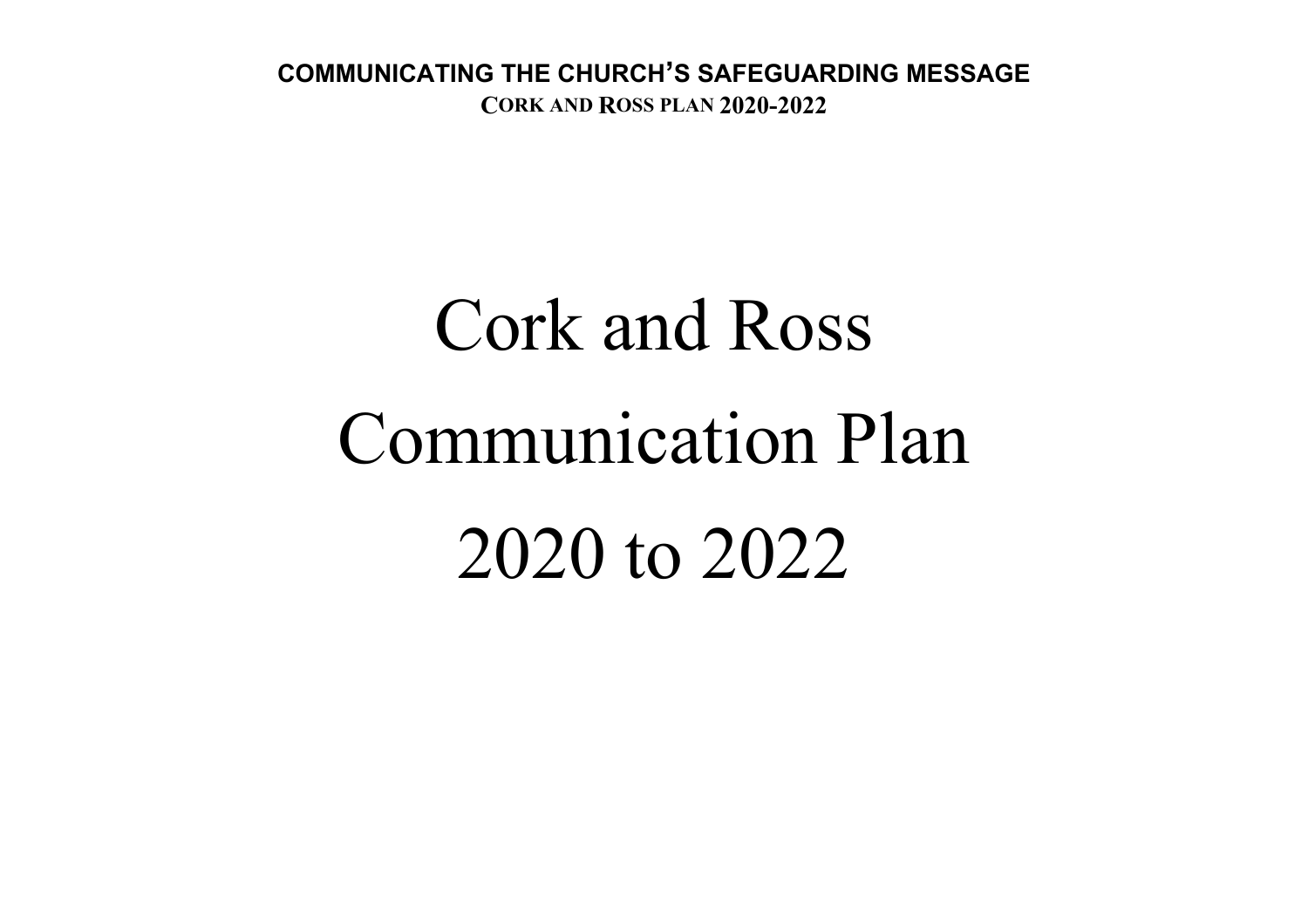| Who             | What                                                                                                | How                                                                                                                                 | Who is responsible?                                                                                                                                                                                                            | When                                     | <b>Review</b> | 2020       | 2021       | 2022 |
|-----------------|-----------------------------------------------------------------------------------------------------|-------------------------------------------------------------------------------------------------------------------------------------|--------------------------------------------------------------------------------------------------------------------------------------------------------------------------------------------------------------------------------|------------------------------------------|---------------|------------|------------|------|
| Lay<br>Faithful | Safeguarding Policy &<br>DLP contact details,<br>Link on Website to<br>safeguarding<br>message/page | Diocesan<br>Website                                                                                                                 | Diocesan Website is updated to<br>ensure:<br>The name of DLP<br>Safeguarding Policy is up to date<br>and available                                                                                                             | Weekly and<br>as part of<br>annual audit | Annually      | $\sqrt{ }$ | $\sqrt{ }$ |      |
|                 | DLP contact details and<br>key safeguarding<br>message on laminated<br>posters                      | Local Bulletin<br>Parish<br>Newsletter                                                                                              | The parish priest/LSR is responsible<br>for:<br>-Ensuring the name of the DLP and<br>contact details are included in the<br>bulletin.<br>-Ensuring that policies are on view<br>in designated locations owned by the<br>parish | Annually                                 | Annually      | $\sqrt{ }$ | $\sqrt{ }$ |      |
|                 | <b>Safeguarding Awareness</b><br>Month                                                              | Email short<br>communication<br>to parish priests<br>for parish<br>newsletters and<br>parish websites<br>Safeguarding<br>Newsletter | <b>DLP</b><br>Diocesan Safeguarding Committee                                                                                                                                                                                  | October<br>annually                      | Annually      | $\sqrt{ }$ | $\sqrt{}$  |      |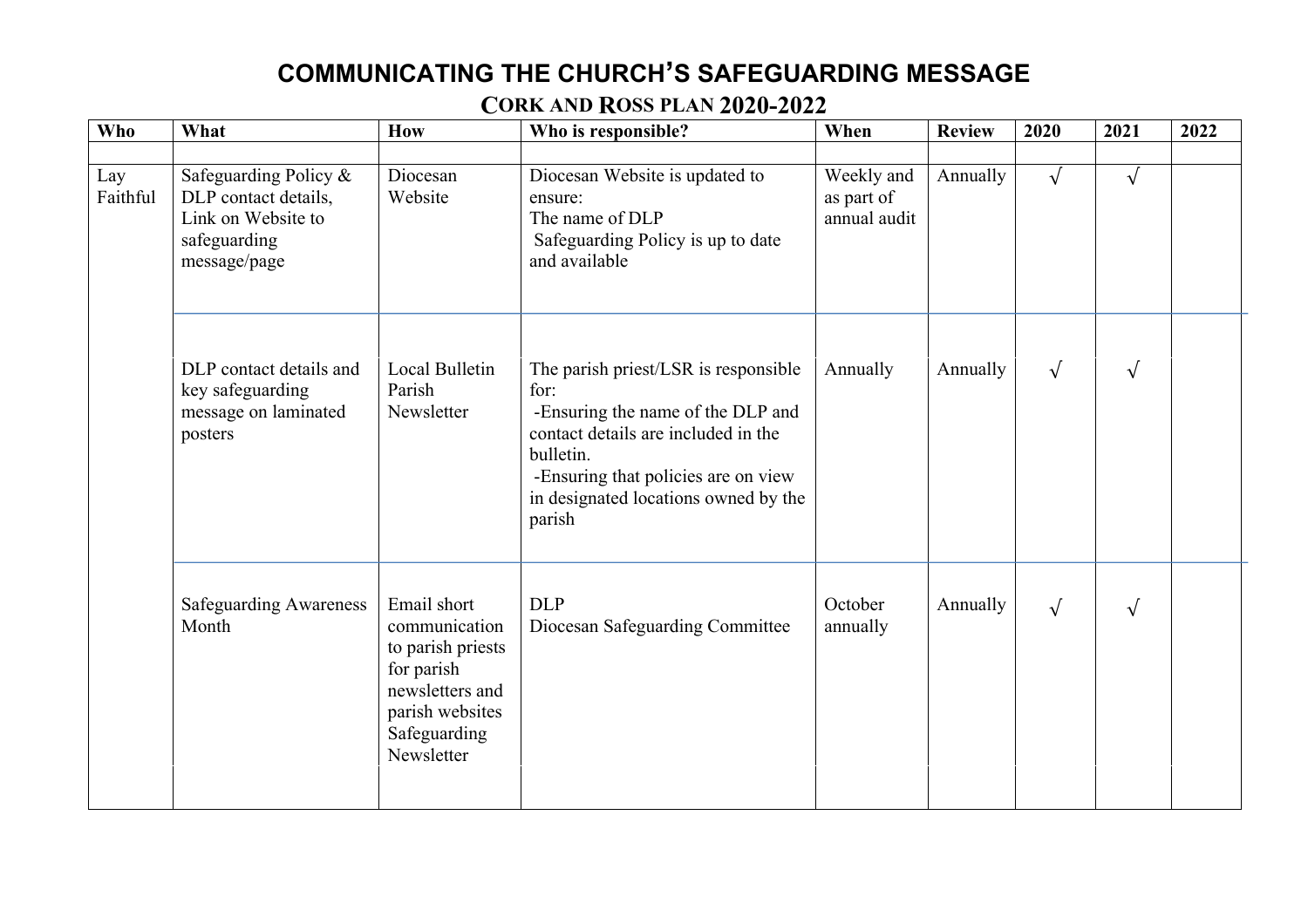| Who                                            | What                                                                                                                                                                                                                                                                                               | <b>How</b>                                                                                                                                                                                                   | Who is                    | When                  | <b>Review</b> | 2020                         | 2021                                                                        | 2022 |
|------------------------------------------------|----------------------------------------------------------------------------------------------------------------------------------------------------------------------------------------------------------------------------------------------------------------------------------------------------|--------------------------------------------------------------------------------------------------------------------------------------------------------------------------------------------------------------|---------------------------|-----------------------|---------------|------------------------------|-----------------------------------------------------------------------------|------|
|                                                |                                                                                                                                                                                                                                                                                                    |                                                                                                                                                                                                              | responsible?              |                       |               |                              |                                                                             |      |
| Local<br>Safety<br>Represe<br>ntative<br>(LSR) | Updates on the work<br>of the committee and<br>notice of upcoming<br>events                                                                                                                                                                                                                        | <b>Safeguarding Committee</b><br>Newsletter                                                                                                                                                                  | Safeguarding<br>Committee | Bi-annually           | Annually      | $\sqrt{ }$                   | $\sqrt{ }$                                                                  |      |
|                                                | Increase awareness<br>and understanding of<br><b>Safeguarding Policy</b><br>and the 7 Standards.                                                                                                                                                                                                   | <b>Safeguarding Conference</b><br>as part of Safeguarding<br>Month                                                                                                                                           | DLP and trainers          | Annually              | Annually      | $X($ Due<br>to Covid-<br>19) | $29.4.21 \&$<br>5.5.21                                                      |      |
|                                                |                                                                                                                                                                                                                                                                                                    | Full day training for new<br>LSR and parish priests<br>and refresher training for<br>those with role with<br>children                                                                                        | DLP and trainers          | As and when<br>needed | Annually      | $\sqrt{ }$                   | Ful day<br>2.10.21<br>Refresher.<br>Zoom<br>27.10.21<br>8.11.21<br>20.11.21 |      |
|                                                | Printed copies of the<br>Diocesan<br>safeguarding policy,<br>DLP contact details,<br>and Standards<br>Distributed copies of<br>the Diocesan<br>safeguarding policy,<br>DLP contact details,<br>and Standards<br>including a child<br>friendly version with<br>a cover letter from the<br>Committee | Diocesan office obtains<br>hard copies and distributes<br>to parishes. The LSRs<br>check to ensure that<br>policies and DLP contact<br>details are on view in<br>designated locations<br>owned by the parish | Diocesan Office           |                       |               | Completed                    | $\sqrt{ }$                                                                  |      |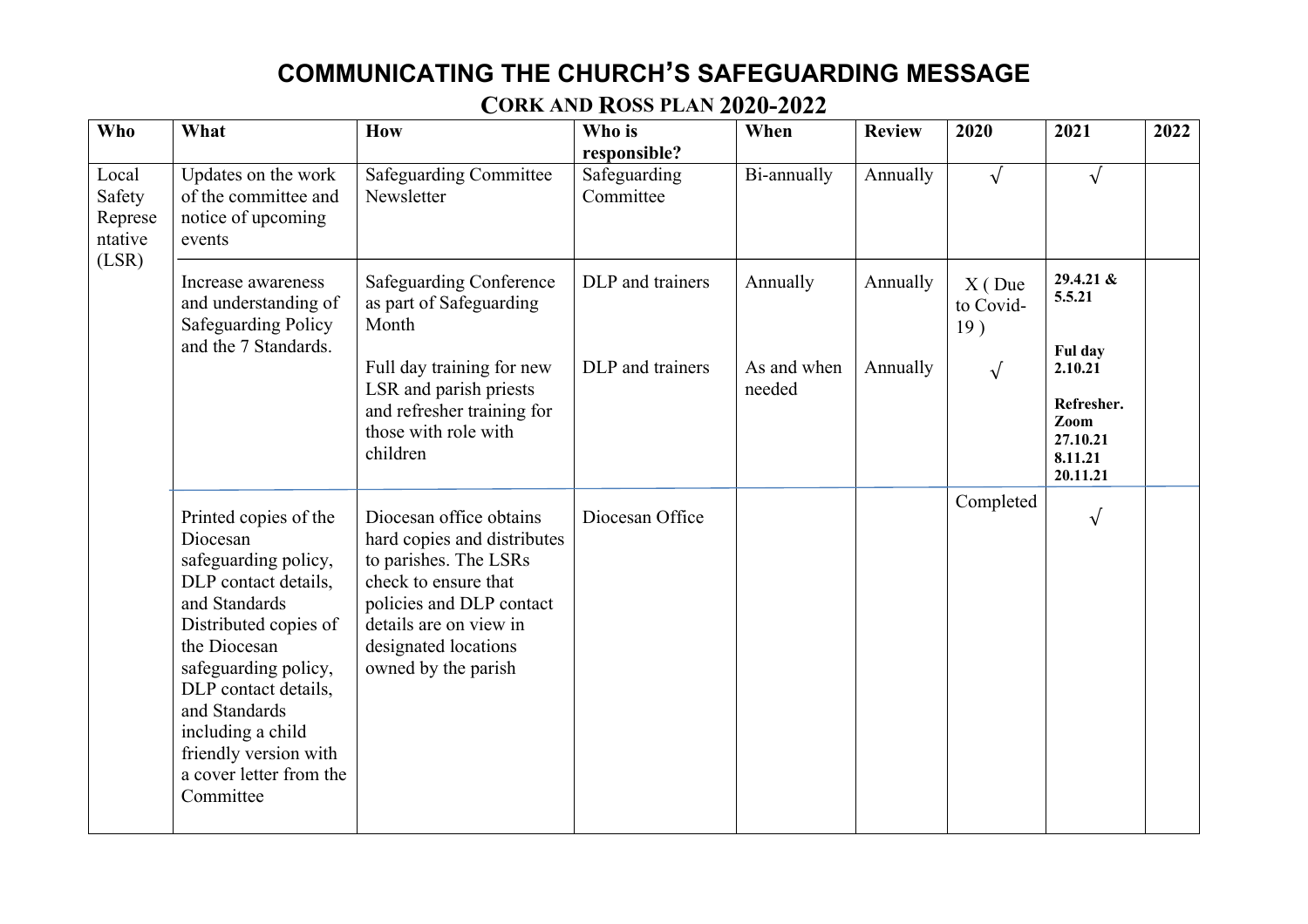| Parish Audit                                                            | A copy will be sent to<br>parish priests and LSR to<br>complete and return to the<br>Diocesan Safeguarding<br>Committee                                                     | Distribution: by<br>email from<br>Diocesan Office                                 | 2020 and<br>2021 | see<br>Quality<br>Assuranc<br>e<br>Standard   | $X($ Due<br>to Covid-<br>19) | Completed<br>Nov 21         |  |
|-------------------------------------------------------------------------|-----------------------------------------------------------------------------------------------------------------------------------------------------------------------------|-----------------------------------------------------------------------------------|------------------|-----------------------------------------------|------------------------------|-----------------------------|--|
| Workshop in<br>deaneries for all<br>working with children<br>in diocese | A member of the<br>Diocesan Safeguarding<br>Committee and the DLP<br>or trainer will facilitate a<br>workshop open to all<br>those working with<br>children in the parishes | DLP and Diocesan<br>Office, Diocesan<br>Safeguarding<br>Committee and<br>trainers | 2020/17          | see<br>Training<br>and<br>Support<br>Standard | $X($ Due to<br>Covid-19 $)$  | $X($ Due to<br>Covid-19 $)$ |  |
|                                                                         |                                                                                                                                                                             |                                                                                   |                  |                                               |                              |                             |  |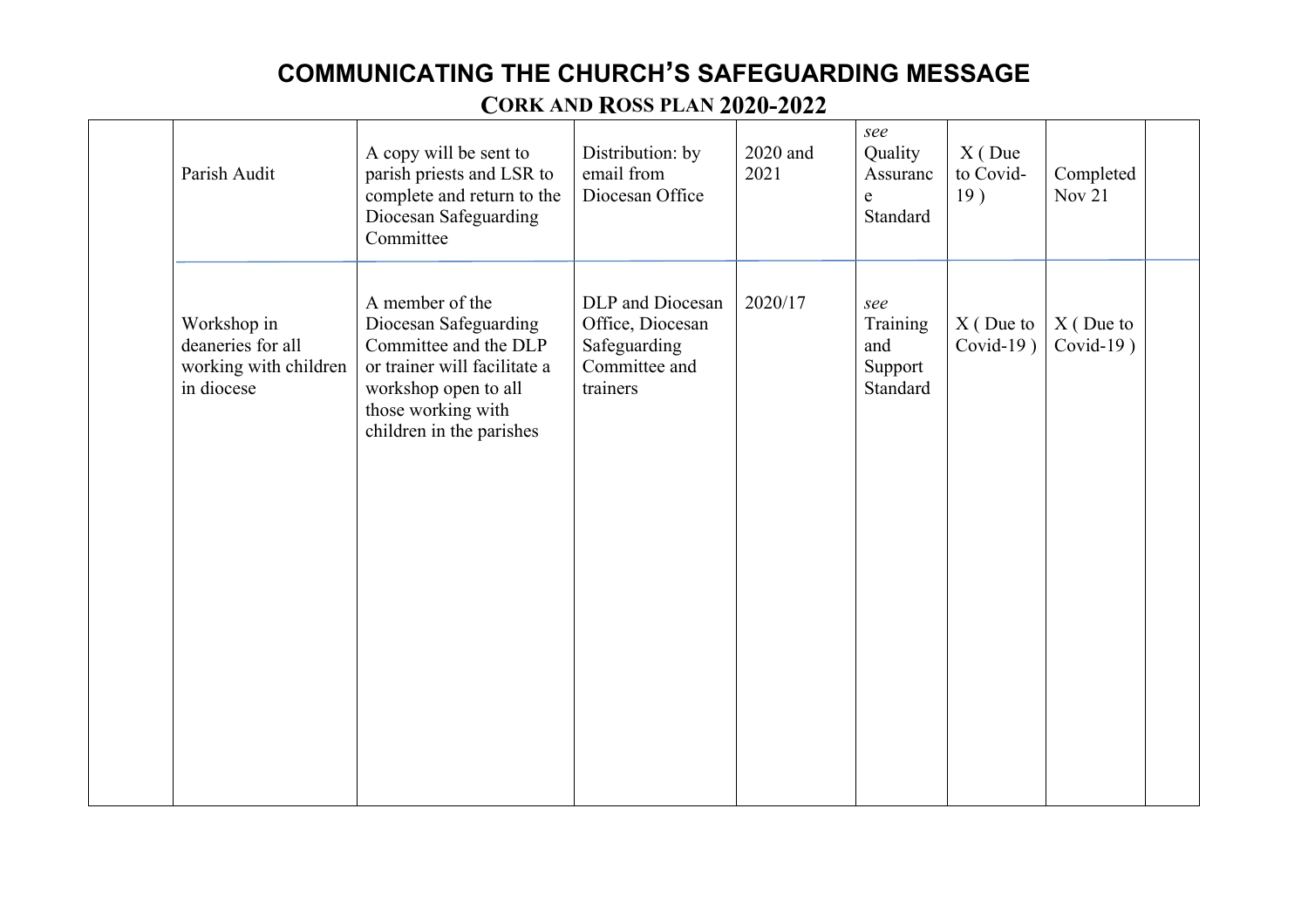| Who     | What                                                                                                                                                                                                                                                      | <b>How</b>                                                                                                                                                                 | Who is                                                    | When        | <b>Review</b>                                 | 2020       | 2021                                                                                      | 2022 |
|---------|-----------------------------------------------------------------------------------------------------------------------------------------------------------------------------------------------------------------------------------------------------------|----------------------------------------------------------------------------------------------------------------------------------------------------------------------------|-----------------------------------------------------------|-------------|-----------------------------------------------|------------|-------------------------------------------------------------------------------------------|------|
|         |                                                                                                                                                                                                                                                           |                                                                                                                                                                            | responsible?                                              |             |                                               |            |                                                                                           |      |
| Priests | Updates on the work<br>of the committee and<br>notice of upcoming<br>events                                                                                                                                                                               | <b>Safeguarding Committee</b><br>newsletter emailed to<br>parish priests<br>Safeguarding Conference<br>as part of Safeguarding<br>Month open to parish<br>priests and LSRs | Diocesan<br>Safeguarding<br>Committee<br>DLP and trainers | Annually    | Annually                                      | $\sqrt{ }$ | $\sqrt{ }$                                                                                |      |
|         | Increase awareness<br>and understanding of<br><b>Safeguarding Policy</b><br>and the 7 Standards<br>Full day training for<br>new LSR and priests<br>Printed copies of the<br>Diocesan                                                                      | Venue and dates to be<br>arranged with DLP and<br>trainer and communicated<br>by email to LSRs and<br>parish priests                                                       | DLP and trainers                                          | As and When | see<br>Training<br>and<br>Support<br>Standard |            | $\sqrt{ }$<br>Ful day<br>2.10.21<br>Refresher.<br>Zoom<br>27.10.21<br>8.11.21<br>20.11.21 |      |
|         | safeguarding policy,<br>DLP contact details,<br>and Standards<br>Emailed copies of the<br>Diocesan<br>safeguarding policy,<br>DLP contact details,<br>and Standards<br>including a child<br>friendly version with<br>a cover letter from the<br>Committee | Diocesan office obtains<br>hard copies and distributes<br>to parish office.                                                                                                | Diocesan Office                                           | As and When | Annually                                      | Completed  |                                                                                           |      |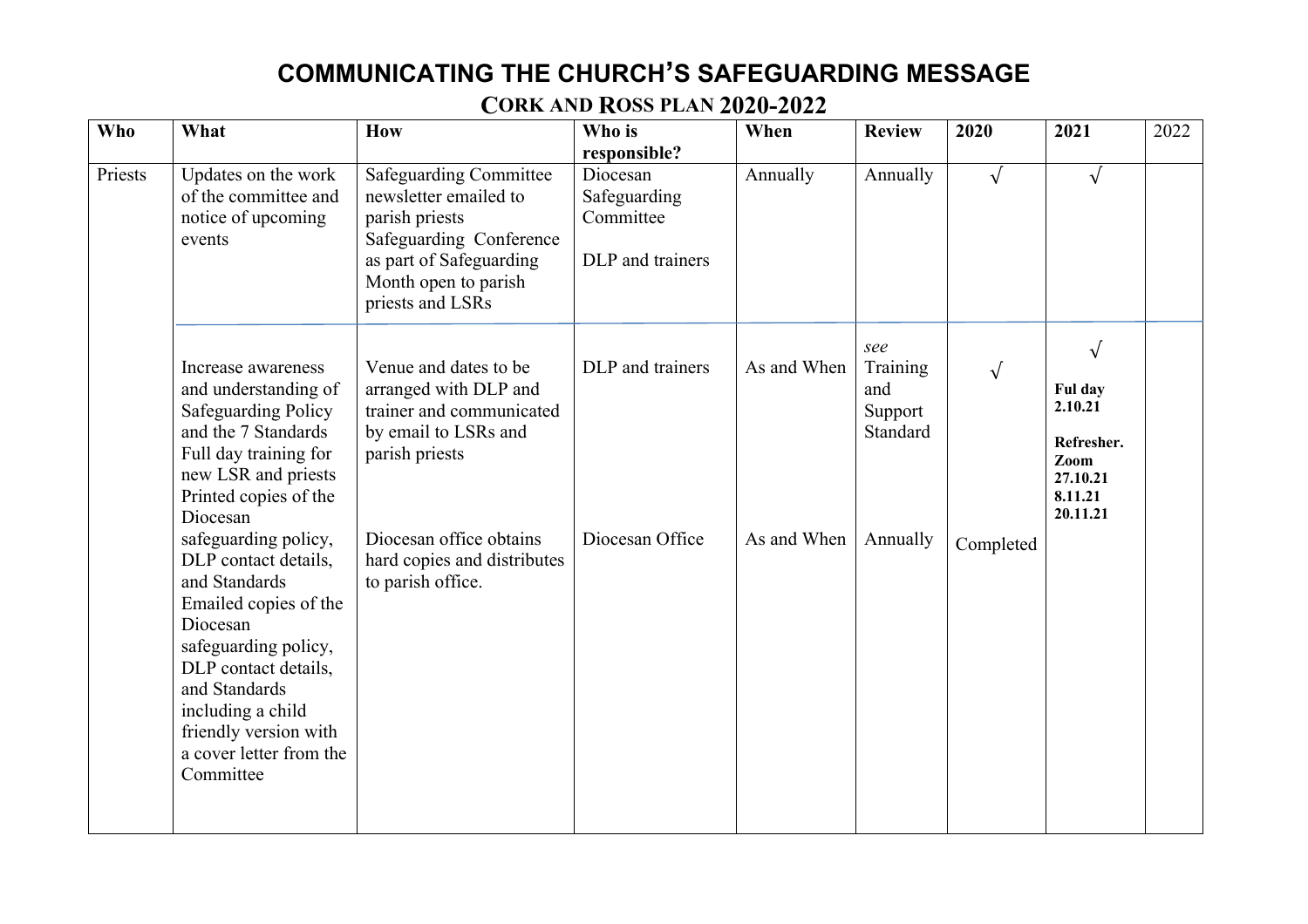| Parish Audit                                          | A copy will be sent to<br>parish priests and LSR to<br>complete and return to the<br>Diocesan Safeguarding<br>Committee              | Distribution:<br>Diocesan Office<br>by email                                      | Annually         | Annually | $X($ Due to<br>$Covid-19$ | Completed<br>November<br>21 |  |
|-------------------------------------------------------|--------------------------------------------------------------------------------------------------------------------------------------|-----------------------------------------------------------------------------------|------------------|----------|---------------------------|-----------------------------|--|
| <b>Presentation to Priests</b><br>at Deanery meetings | DLP will arrange with<br>Deanery co-ordinators to<br>attend a meeting of priests<br>in each deanery at a<br>mutually convenient date | DLP and Diocesan<br>Office, Diocesan<br>Safeguarding<br>Committee and<br>trainers | Every 3<br>years | Annually | $X($ Due to<br>$Covid-19$ | $X($ Due to<br>$Covid-19$   |  |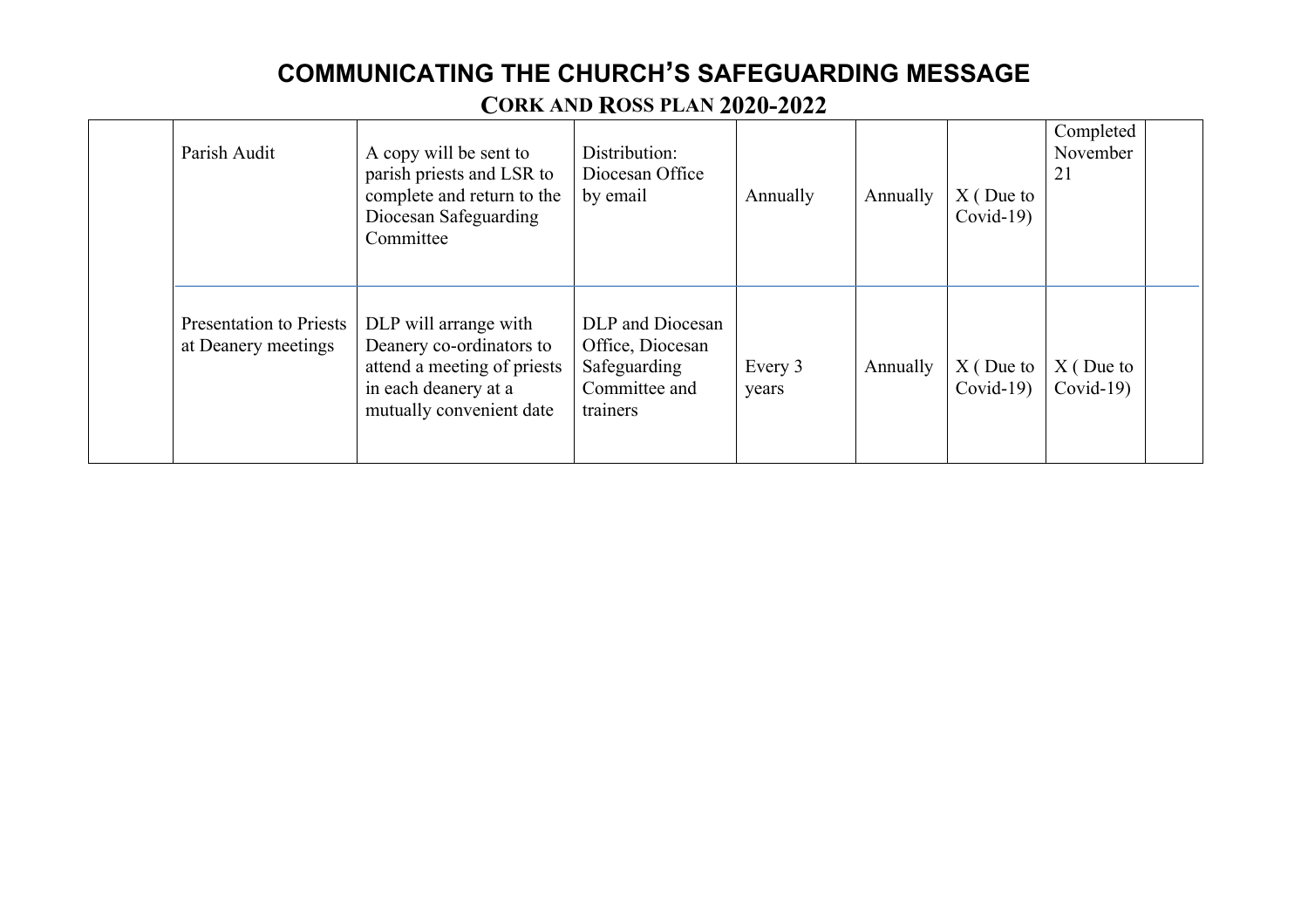| Who    | What                                                                                                             | How                                                                                                                                                                               | Who is<br>responsible?                                                                                                                                                                  | When                                     | <b>Review</b>                                              | 2020       | 2021                                   | 2022 |
|--------|------------------------------------------------------------------------------------------------------------------|-----------------------------------------------------------------------------------------------------------------------------------------------------------------------------------|-----------------------------------------------------------------------------------------------------------------------------------------------------------------------------------------|------------------------------------------|------------------------------------------------------------|------------|----------------------------------------|------|
| Parish | Diocese Safeguarding<br>Policy and DLP contact<br>details.<br>Link on Website to<br>safeguarding<br>message/page | Diocesan Website                                                                                                                                                                  | Diocesan Website is updated to<br>ensure:<br>The name of DLP<br>2.<br>Safeguarding Policy is<br>up to date and available                                                                | Weekly and<br>as part of<br>annual audit | Annually                                                   | $\sqrt{ }$ | $\sqrt{ }$<br>$\sqrt{ }$<br>$\sqrt{ }$ |      |
|        | DLP contact details and<br>key safeguarding message<br>on laminated posters                                      | Notice Board                                                                                                                                                                      | The parish priest/LSR is<br>responsible for ensuring the<br>name of the DLP and contact<br>details are distributed to local<br>parish schools to display on the<br>School notice board. | Annually                                 | $\sqrt{ }$<br>see<br>Training<br>$\sqrt{ }$<br>and Support |            |                                        |      |
|        | Workshop in deaneries<br>for all working with<br>children in diocese                                             | A member of the<br>Diocesan<br>Safeguarding<br>Committee and the<br>DLP or trainer will<br>facilitate a workshop<br>open to all those<br>working with children<br>in the parishes | DLP, Diocesan Office,<br>Diocesan Safeguarding<br>Committee and trainers                                                                                                                | Annually                                 | Standard                                                   |            |                                        |      |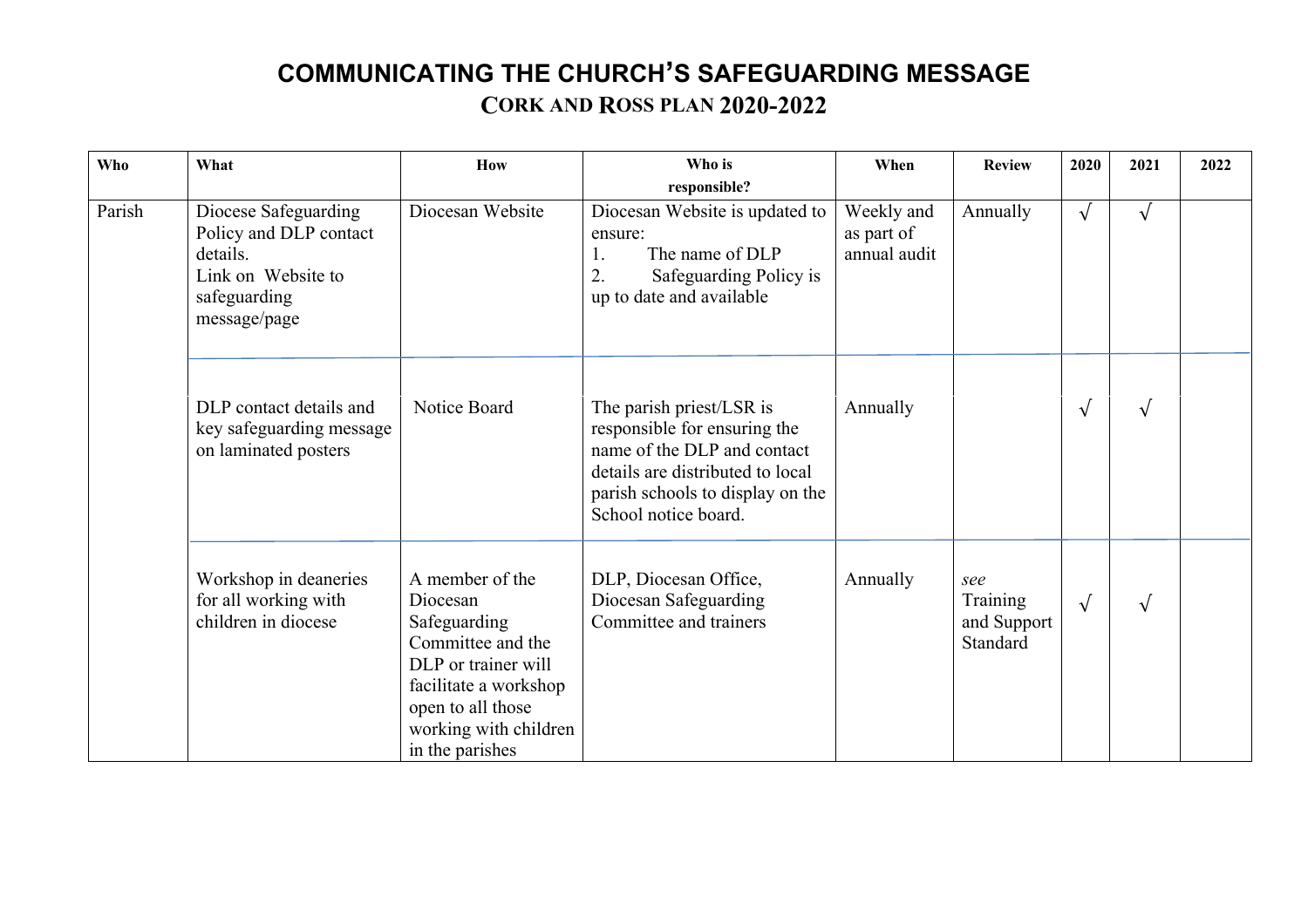| Who                                                           | What                                                                                                         | <b>How</b>                       | Who is<br>responsible?                                                                                                                                                | When                                     | <b>Review</b> | 2020       | 2021       | 2022 |
|---------------------------------------------------------------|--------------------------------------------------------------------------------------------------------------|----------------------------------|-----------------------------------------------------------------------------------------------------------------------------------------------------------------------|------------------------------------------|---------------|------------|------------|------|
| Chaplains<br>working in<br>hospital/<br>university/<br>prison | Diocese Safeguarding<br>Policy and DLP contact<br>details<br>Link on Website to<br>safeguarding message/page | Diocesan<br>Website              | Diocesan Website is updated to<br>ensure:<br>The name of DLP<br>1.<br>Safeguarding Policy is<br>2.<br>up to date and available                                        | Weekly and<br>as part of<br>annual audit | Annually      |            | $\sqrt{ }$ |      |
|                                                               | DLP contact details and key<br>safeguarding message on<br>laminated posters                                  | <b>Institute Notice</b><br>Board | The DLP is responsible for<br>ensuring the name of the DLP<br>and contact details are<br>distributed to chaplaincies to<br>display on the institutes notice<br>board. | Annually                                 |               | $\sqrt{ }$ | $\sqrt{ }$ |      |